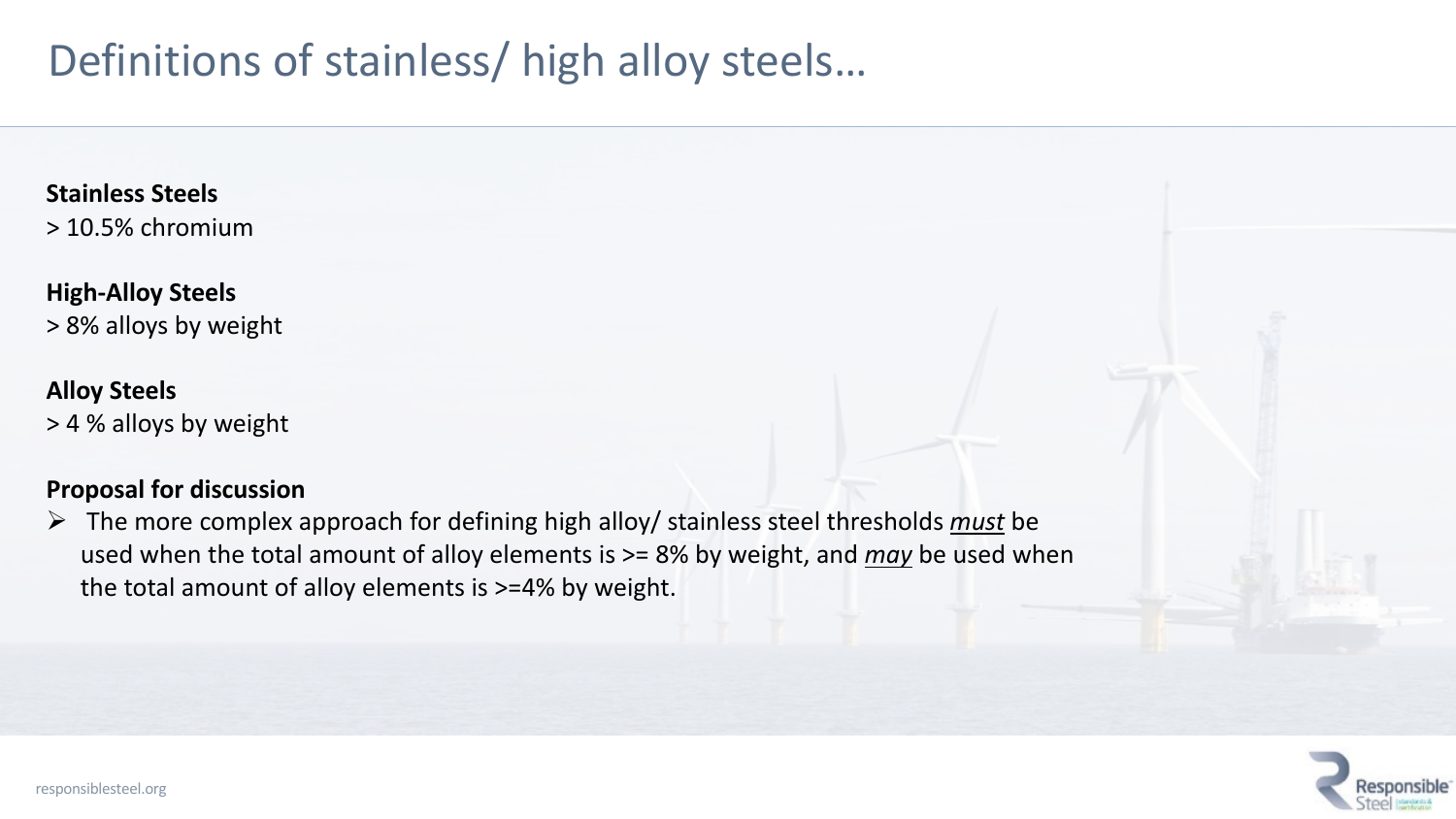# Application of GHG threshold levels to stainless/high alloy steels

- Which alloying metals make a significant contribution to the GHG emissions intensity of high alloy/ stainless steels:
	- Al, B, Co, Cr, Mo, Mg, Mn, Nb, Ni, P, Si, Ti, V, W
	- Ferro alloys
	- Nickel Pig Iron (NPI)
	- Scrap
- Could any of these be excluded from consideration?
- Would we need to consider e.g. Nickel Pig Iron vs Nickel metal as two completely different materials?

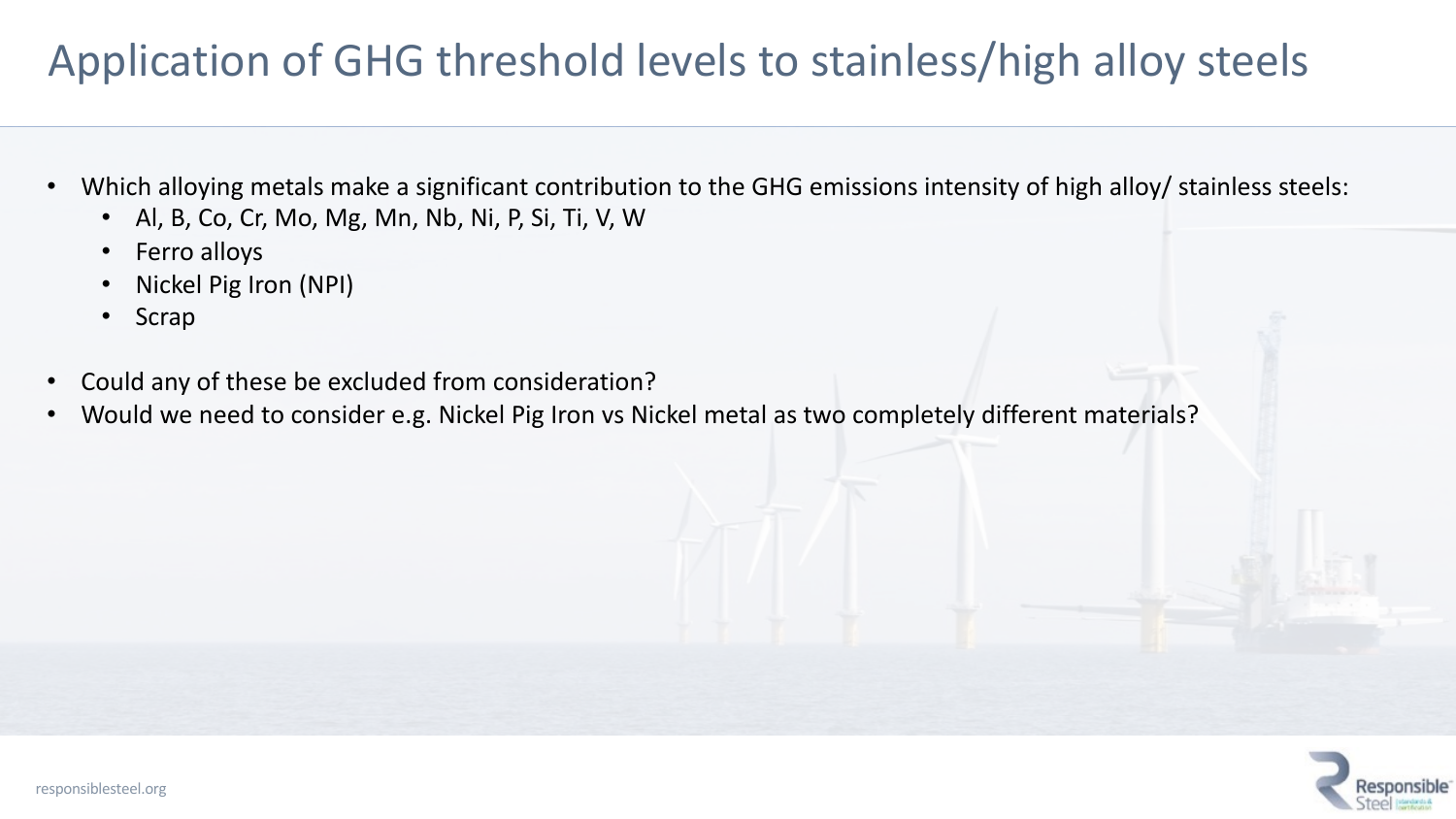For carbon steels, we consider the range of GHG emissions for just two input materials: iron ore and scrap, and can calculate the threshold for any particular percentage of scrap taking account of the emissions intensity for 100% iron ore based steelmaking and for 100% scrap based steelmaking:

Threshold (for given percentage of scrap) = *((emissions intensity of 100% iron ore-based production, A) x (percentage of iron ore) + (emissions intensity of 100% scrap-based production, B) x (100 - percentage of scrap).*

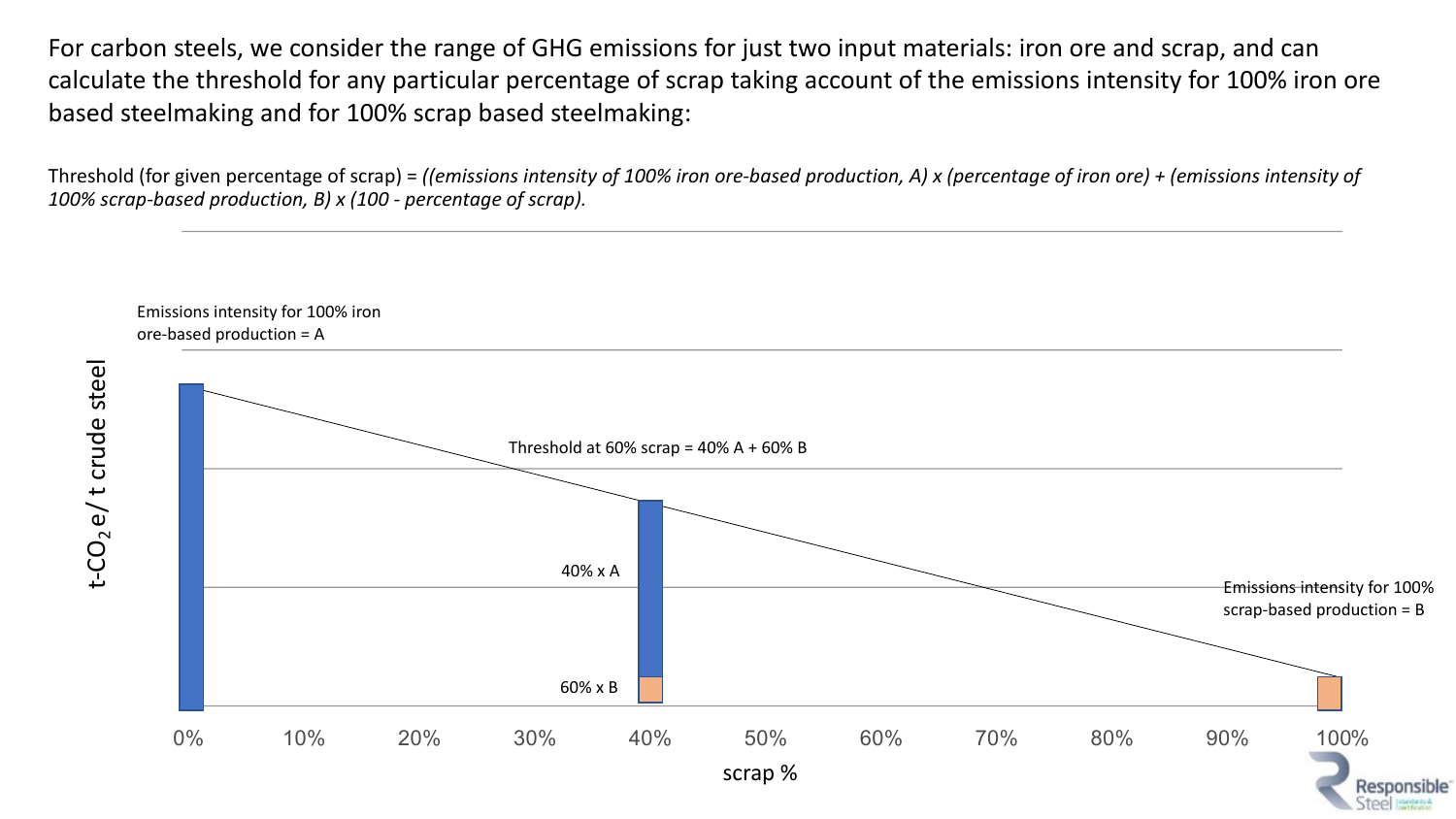In principle, we can generalise the same approach to include any number of materials. Could this be a basis for determining thresholds for sites producing stainless and high alloy steels?



and 'best' performance, might look quite different, depending on the particular mix of metals used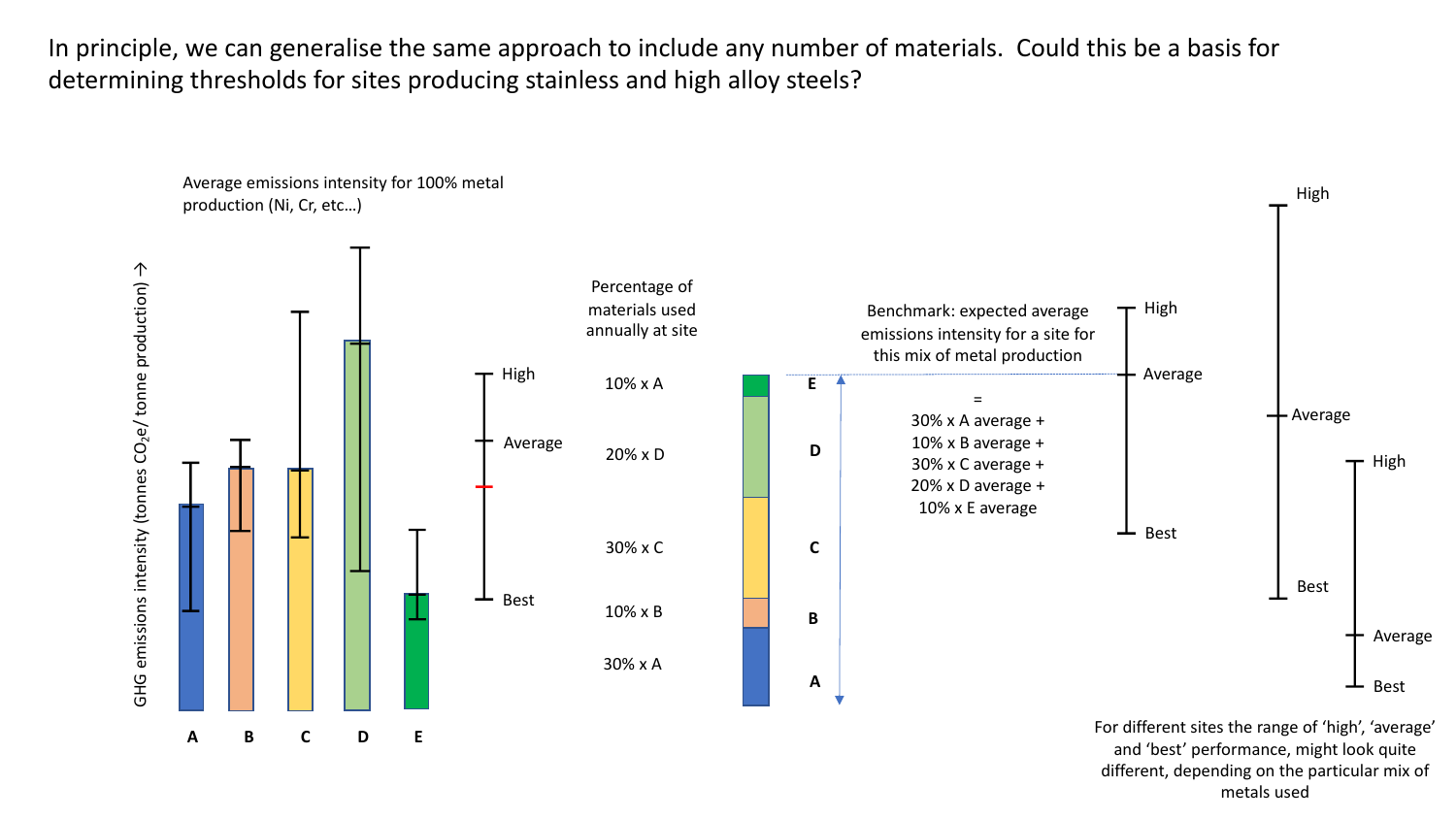## Developing and testing the model benchmarking approach

- Key 'output' metals to consider to develop and test the model: Cr, Ni, Mo, Fe, Mn
- Other key inputs to consider: Lime, oxygen, nitrogen, energy (scope 2)
- **Scrap**
- Direct emissions

### **Considerations**

- Requires an 'average' and a 'near zero target' emissions intensity factor for the production of a tonne of each of the key output metals (for the purpose of the initial model, Cr, Ni, Mo, Fe, Mn)
- Need to know that steelmaker can calculate the quantity of key output metals produced over a 12 month period. This requires:
	- The site has accessible data on the proportion of key output metals in each grade
	- The site has accessible data on the annual production of each metal grade at the site;
- Need basis for considering direct emissions
- Need basis and data for considering consumable input materials (lime,  $O_2$ , N<sub>2</sub>)
- Need basis and data for considering emissions associated with electricity generation
- Need specifications for basis for suppliers to determine and submit their own emissions for input materials

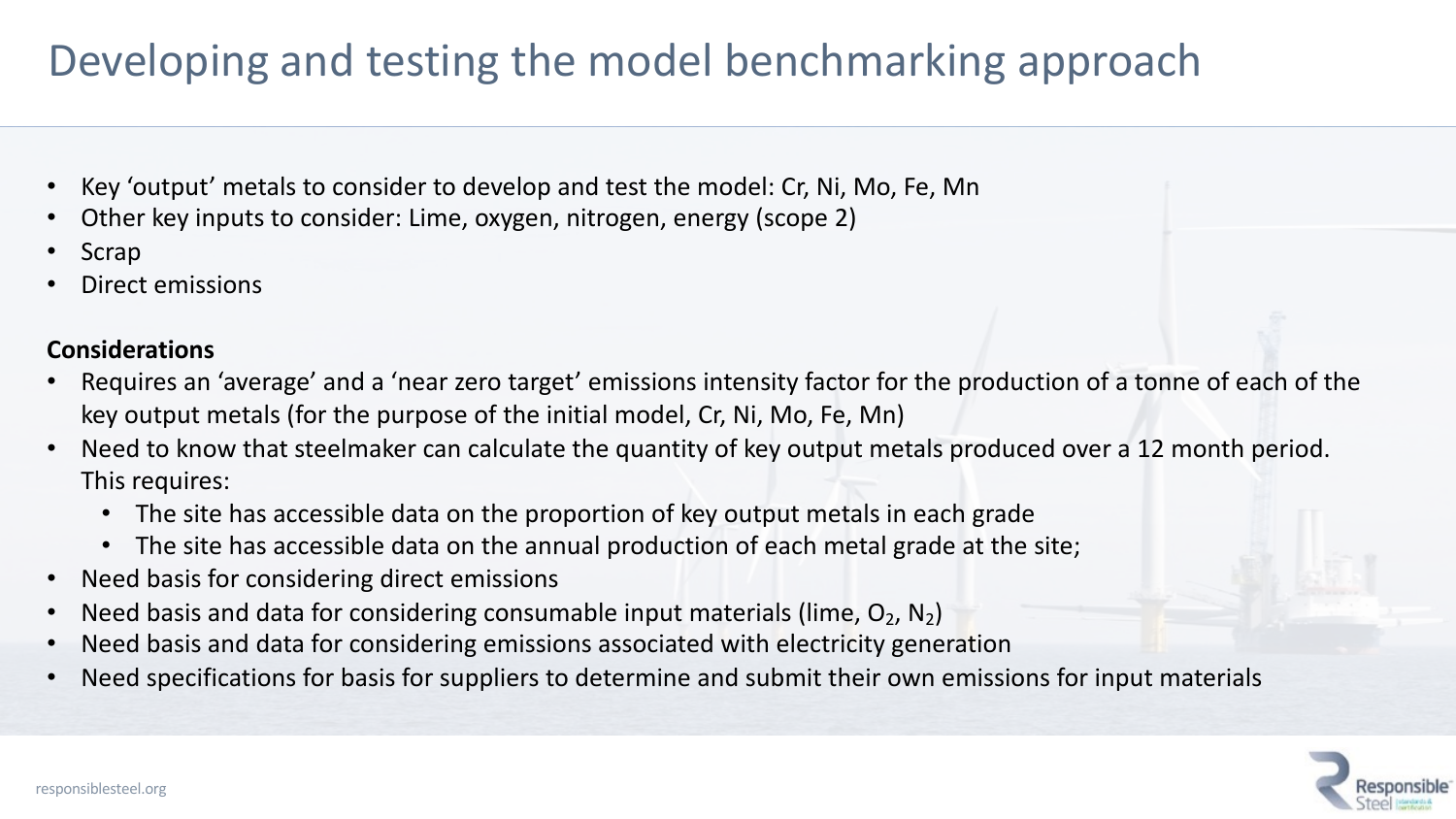### Average emissions data : preliminary estimates for purpose of model development: output side

|                         | <b>Average</b><br>$tCO2-eq/t$                 | <b>Nuss</b><br>(2014) | <b>Figure</b><br>to test<br>model | <b>References and notes</b>                                                                                                                                                                                                                                                                                                                                                                                       |
|-------------------------|-----------------------------------------------|-----------------------|-----------------------------------|-------------------------------------------------------------------------------------------------------------------------------------------------------------------------------------------------------------------------------------------------------------------------------------------------------------------------------------------------------------------------------------------------------------------|
| $Cr^*$                  |                                               | 2.4                   | 2.4                               |                                                                                                                                                                                                                                                                                                                                                                                                                   |
| $Mo^*$<br>(FeMo, 60%Mo) | 5.3 <sub>to</sub><br>24.7<br>(3.16)<br>14.79) | 5.7                   | 15.0                              | Wei et al (2020b) – very wide range, not clear what would be the global average<br>The total energy required for producing 1 tonne of FeMo can vary between 29.1 GJ/t FeMo and 188.6 GJ/t FeMo.<br>Furthermore, the corresponding GHG emissions differ from 3.16 tCO <sub>2</sub> -eq/t FeMo to 14.79 tCO <sub>2</sub> -eq/t FeMo.<br>Wei (2021, page 31). NB allocation is critical, with co-production with Cu. |
| $Ni*$                   | 14<br>13                                      | 6.5                   | 13.0                              | Upstream scope 3 excluded from Ni metal value?<br>Wei et al (2020a)<br>Nickel Institute LCA (ISO14040), excluding China. Other LCA figures given: FerroNi: 45kg/kg; NISO <sub>4</sub> :5.4kg/kg; NPI(not<br>included)                                                                                                                                                                                             |
| $Fe*$                   | 2.5                                           | 1.5                   | $\mathbf{P}$                      | This would be 100% iron ore. 100% scrap would be more like 0.5 tCO2-eq/t                                                                                                                                                                                                                                                                                                                                          |
| $Mn^*$                  |                                               | 1.0                   | 1.0                               |                                                                                                                                                                                                                                                                                                                                                                                                                   |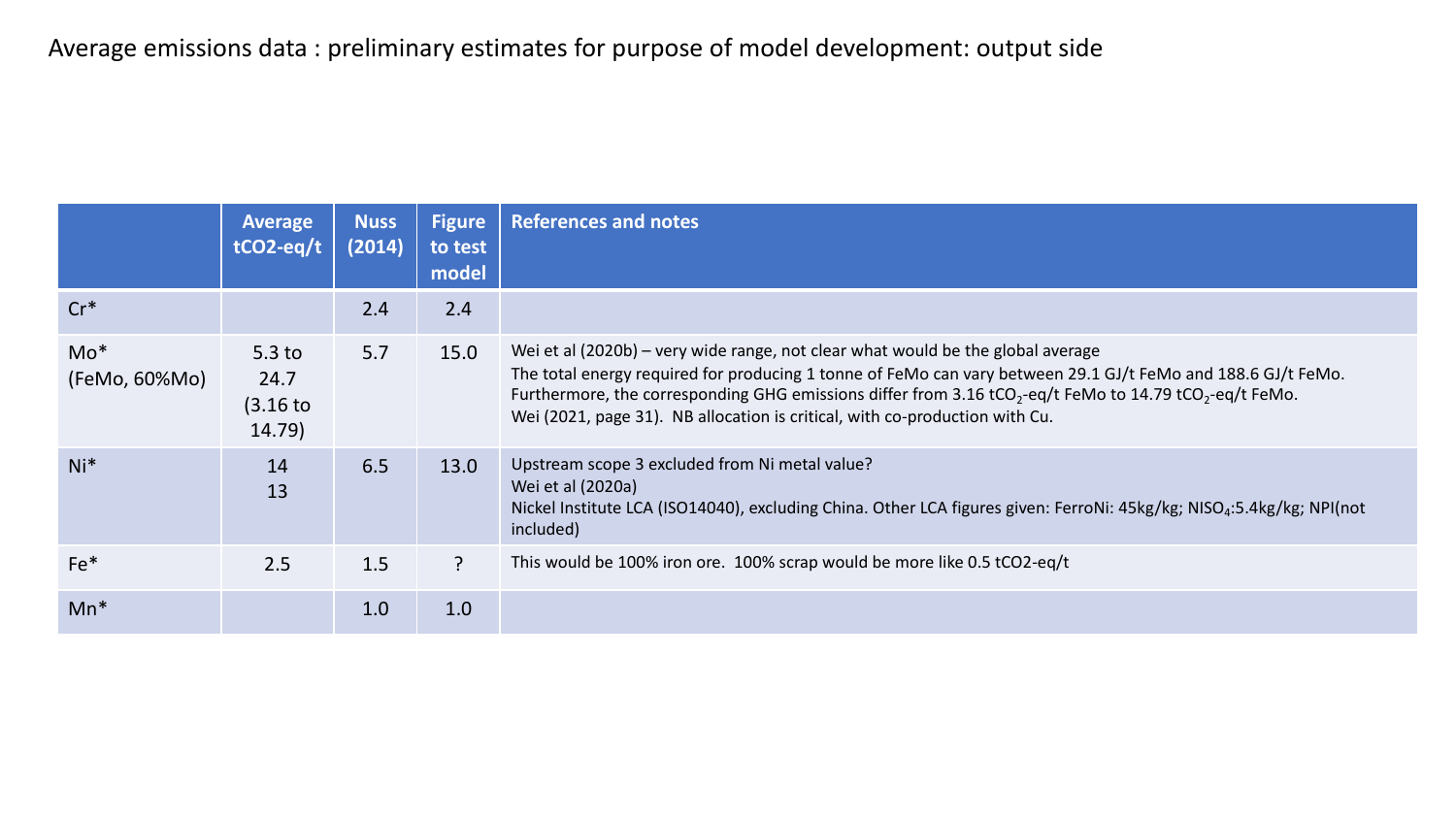|                  | <b>Average</b><br><b>tCO2-</b><br>eq/t | <b>Nuss</b><br>(2014) | <b>Figure to test</b><br>model | <b>References and notes</b>                                                                                                                                                                                                                                                                                                                                                             |
|------------------|----------------------------------------|-----------------------|--------------------------------|-----------------------------------------------------------------------------------------------------------------------------------------------------------------------------------------------------------------------------------------------------------------------------------------------------------------------------------------------------------------------------------------|
| Lime             | 0.75<br>0.9                            |                       | 0.8                            | IPCC database EF-ID 213928 for lime production (1996)m<br>Table 3, Wei et al (2020a)<br>Table C1, EN19694-2:2016 gives emissions factor of 0.44 for limestone, 0.0238 burnt lime and 0.471 for<br>dolomite, but this is focused on direct emissions not upstream. Indirect emissions are given as 0.95 for<br>burnt lime and 1.1 for dolime - not given for limestone or crude dolomite |
| Oxygen           | 5                                      |                       | 5                              | Table 3, Wei et al (2020a)<br>Table C2, EN19694-2:2016 gives emissions factors ofr Nitrogen and low/high pressure Oxygen in terms of<br>upstream energy, which needs to be converted using an energy emissions factor                                                                                                                                                                   |
| Nitrogen         |                                        |                       | ?                              | Table C2, EN19694-2:2016 gives emissions factors of Nitrogen and low/high pressure Oxygen in terms of<br>upstream energy, which needs to be converted using an energy emissions factor. I haven't tried to convert<br>into emissions for stainless                                                                                                                                      |
| Energy (scope 2) | 0.565 t<br>/MWh]                       |                       | 0.565 t<br>/MWh]               | Table C1, EN19694-6:2016, 2010 data. IEA has more up to date information, but not publicly accessible<br>without subscription                                                                                                                                                                                                                                                           |
| Scrap            |                                        |                       | $\overline{0}$                 | Defined as zero emissions, plus transportation                                                                                                                                                                                                                                                                                                                                          |
| Direct emissions |                                        |                       | $\mathbf 0$                    | Process CO2 emissions in Wei(2021) case studies vary from 0.07 to 0.084 tonnes/tonne SS,<br>vs 2.5 to 3.4 t/t for indirect – propose to ignore                                                                                                                                                                                                                                          |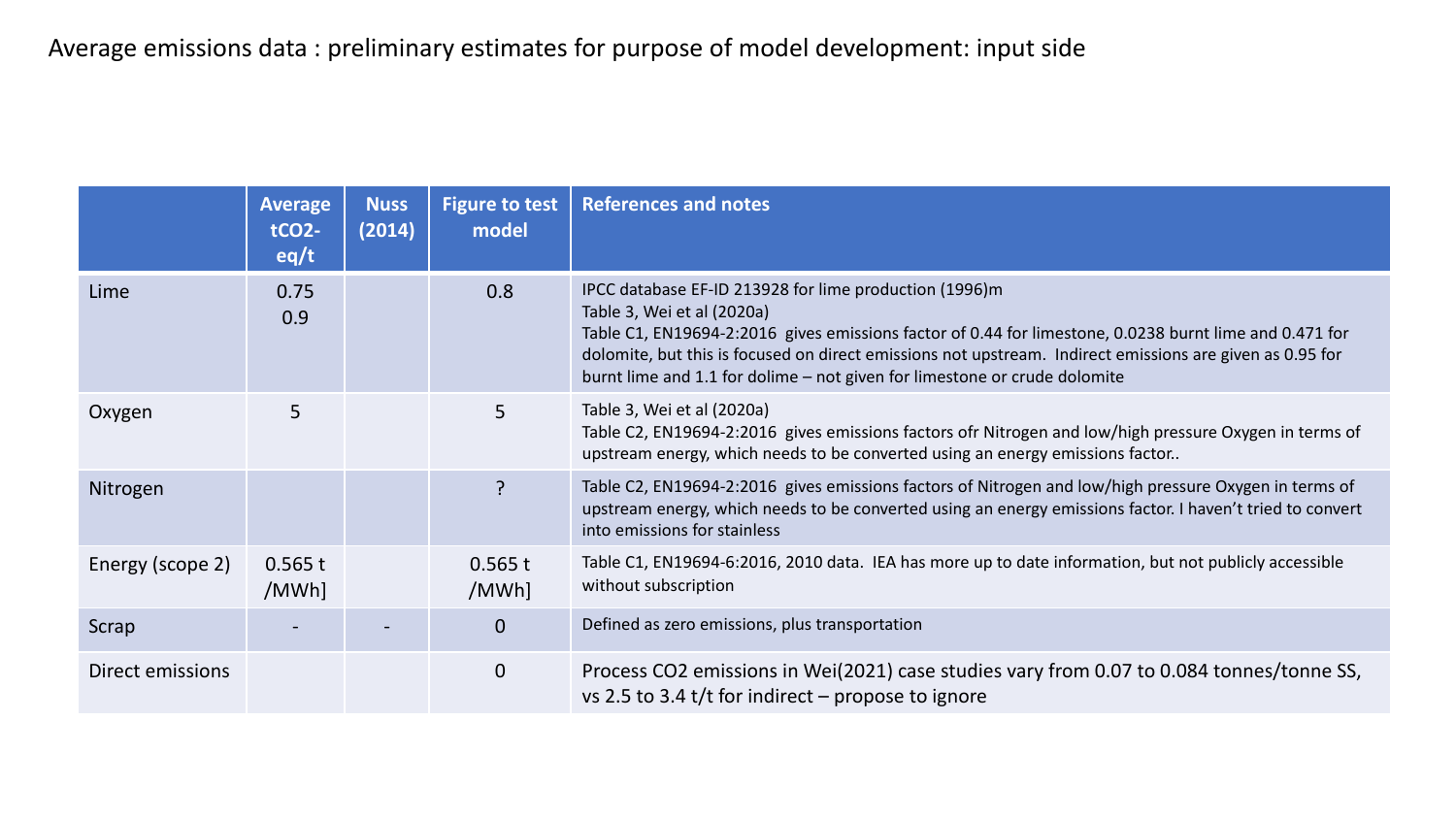#### Average emissions data: preliminary estimates for purpose of model development

|                            | <b>Model test data</b> | <b>Units</b>             |
|----------------------------|------------------------|--------------------------|
| Cr                         | 2.4                    | tCO2-eq/t output metal   |
| Mo                         | 15.0                   | tCO2-eq/t output metal   |
| Ni                         | 13.0                   | tCO2-eq/t output metal   |
| Fe                         | ?                      | tCO2-eq/t output metal   |
| Mn                         | 1.0                    | tCO2-eq/t output metal   |
| Lime                       | 0.8                    | tCO2-eq/t input material |
| Oxygen                     | 5                      | tCO2-eq/t input material |
| Nitrogen                   | (5?)                   | tCO2-eq/t input material |
| Energy<br>(scope 2)        | 0.565 t / MWh]         | tCO2-eq/MWh              |
| Scrap                      | 0                      | <b>NA</b>                |
| <b>Direct</b><br>emissions | 0                      | <b>NA</b>                |

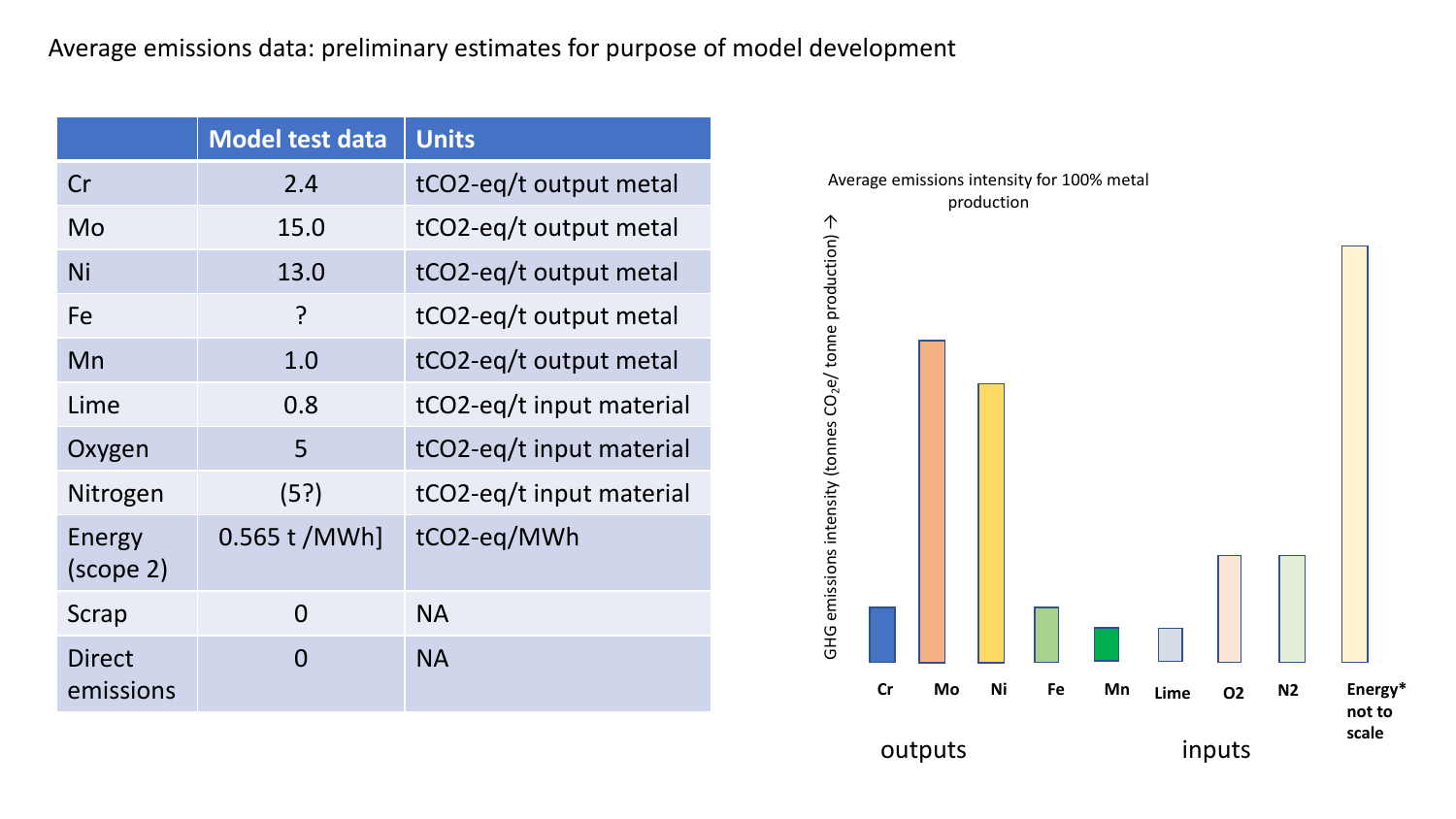### Annual input/output data for a theoretical site

|                            | <b>Model test data</b> | <b>Units</b> |
|----------------------------|------------------------|--------------|
| Cr                         | 180,000                | Tonnes/yr    |
| Mo                         | 20,000                 | Tonnes/yr    |
| Ni                         | 80,000                 | Tonnes/yr    |
| Fe                         | 700,000                | Tonnes/yr    |
| Mn                         | 20,000                 | Tonnes/yr    |
| Lime                       | 1,000,000?             | Tonnes/yr    |
| Oxygen                     | ?                      | Tonnes/yr    |
| Nitrogen                   | ?                      | Tonnes/yr    |
| Energy<br>(scope 2)        | 2,000,000?             | <b>MWh</b>   |
| Scrap                      | ?                      | <b>NA</b>    |
| <b>Direct</b><br>emissions | ?                      | <b>NA</b>    |